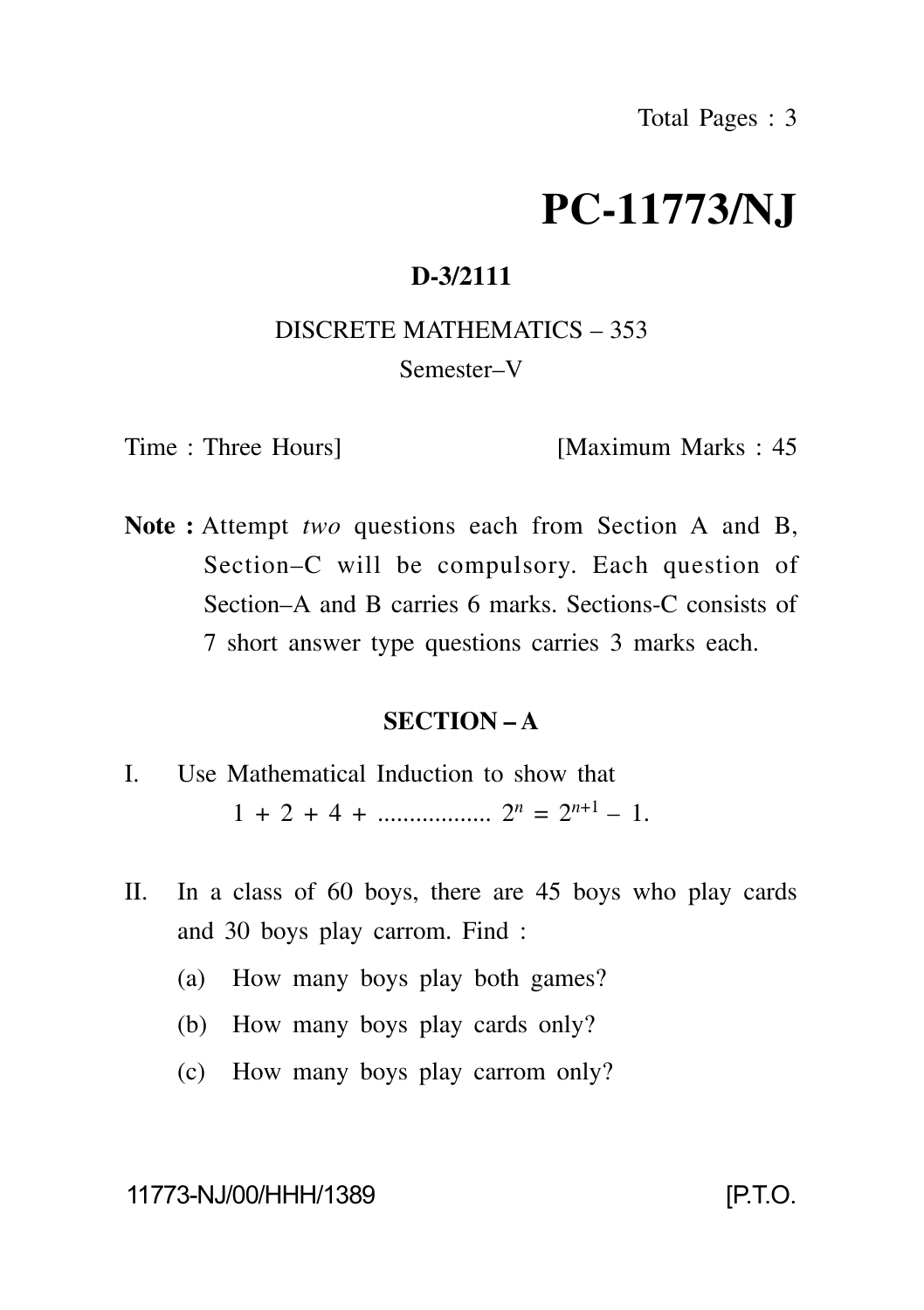III. Find the shortest path between *a* and *z*.



IV. Show that the maximum number of edges in a simple graph with *n* vertices is  $\frac{2}{2}$ .  $n(n-1)$ .

### **SECTION – B**

V. Solve 
$$
S_n - 4S_{n-1} + 4S_{n-2} = 3n + 2^n
$$
 with  $S_0 = S_1 = 1$ .

- VI. Which sequence has the generating function  $\frac{1}{1-z-z^2}$ ?  $-z-z^{2}$ ?
- VII. State and Prove De-Morgan's Law in a Boolean algebra.
- VIII. Prove that product of two lattices is a lattice.

# **SECTION – C**

- IX. (a) Define Lattice with an example.
	- (b) What do you mean by Boolean function.

#### 11773-NJ/00/HHH/1389 2